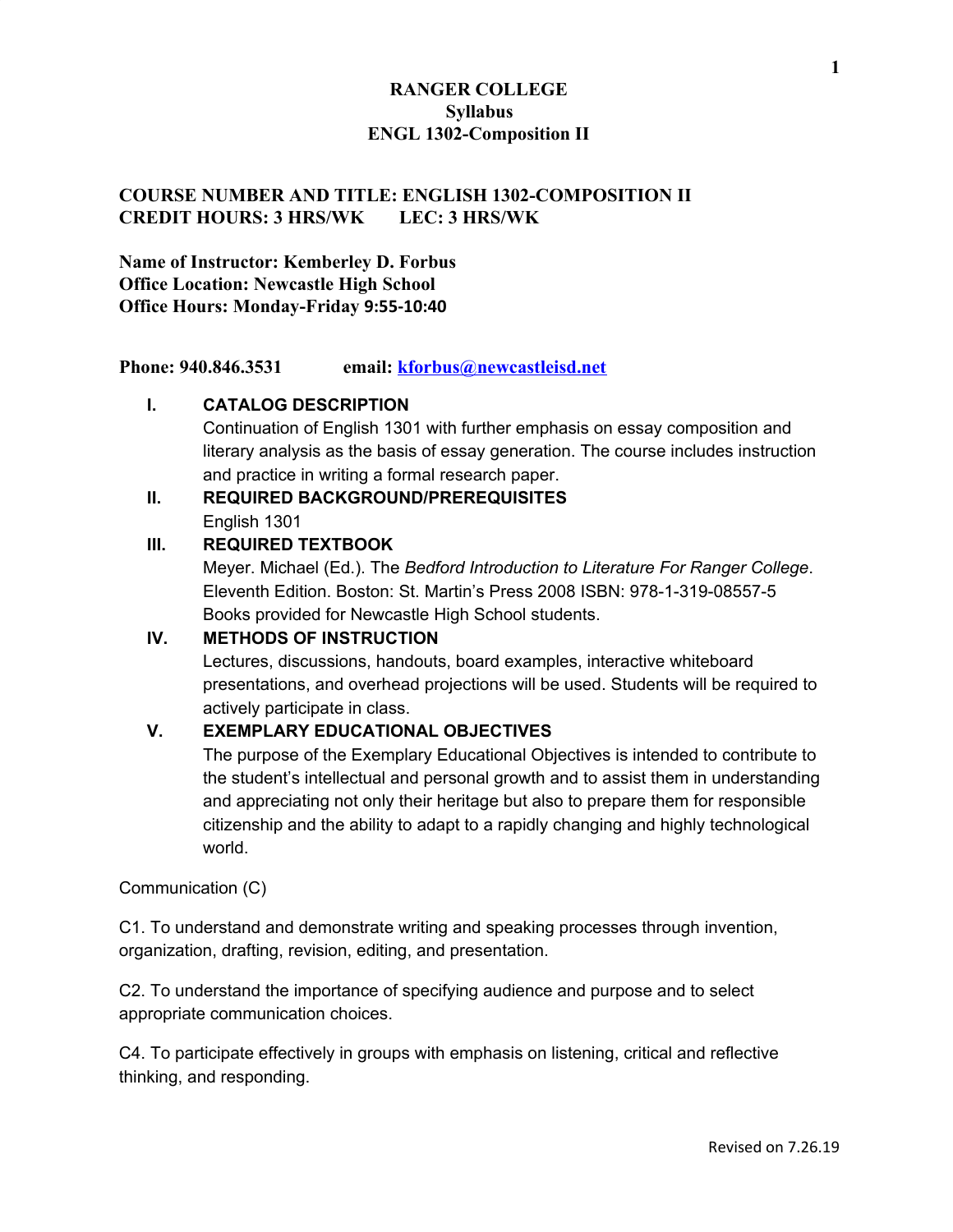C5. To understand and apply basic principles of critical thinking, problem solving, and technical proficiency in the development of exposition and argument.

C6. To develop the ability to research and write a documented paper and/or give an oral presentation.

## **VI. BASIC INTELLECTUAL COMPETENCIES**

The basic intellectual competencies listed below are the components of a process designed to assist and prepare students for becoming well-educated individuals who are intellectually flexible, articulate, and have the capacity to become responsible and creative members of society. These competencies are included in this course, and they are noted by the following numbering system:

B1. Reading- The ability to analyze and interpret a variety of printed materials, books, documents and articles above the  $12<sup>th</sup>$  grade level.

B2. Writing- The ability to produce clear, correct and coherent prose adapted to purpose, occasion and audience-above the  $12<sup>th</sup>$  grade level.

B3. Speaking- The ability to communicate orally in clear, coherent and persuasive language appropriate to purpose, occasion and audience-above the  $12<sup>th</sup>$  grade level.

B4. Listening- The ability to analyze and interpret various forms of spoken communication, possess sufficient literacy skills of writing and reading-above the 112<sup>th</sup> grade level.

B5. Critical Thinking- The ability to apply both qualitative and quantitative skills analytically and creatively to subject matter to evaluate arguments and to construct alternative strategies.

#### **VII. COURSE OBJECTIVES**

- 1. To think, read, and write critically.
- 2. To effectively compose referential (interpretive/analytical) writing.
- 3. To critically analyze fiction (prose, poetry, drama).
- 4. To appreciate and evaluate how the elements of fiction (prose, poetry, drama) work together.
- 5. To effectively demonstrate the MLA Documentation guidelines in formal, analytical writing.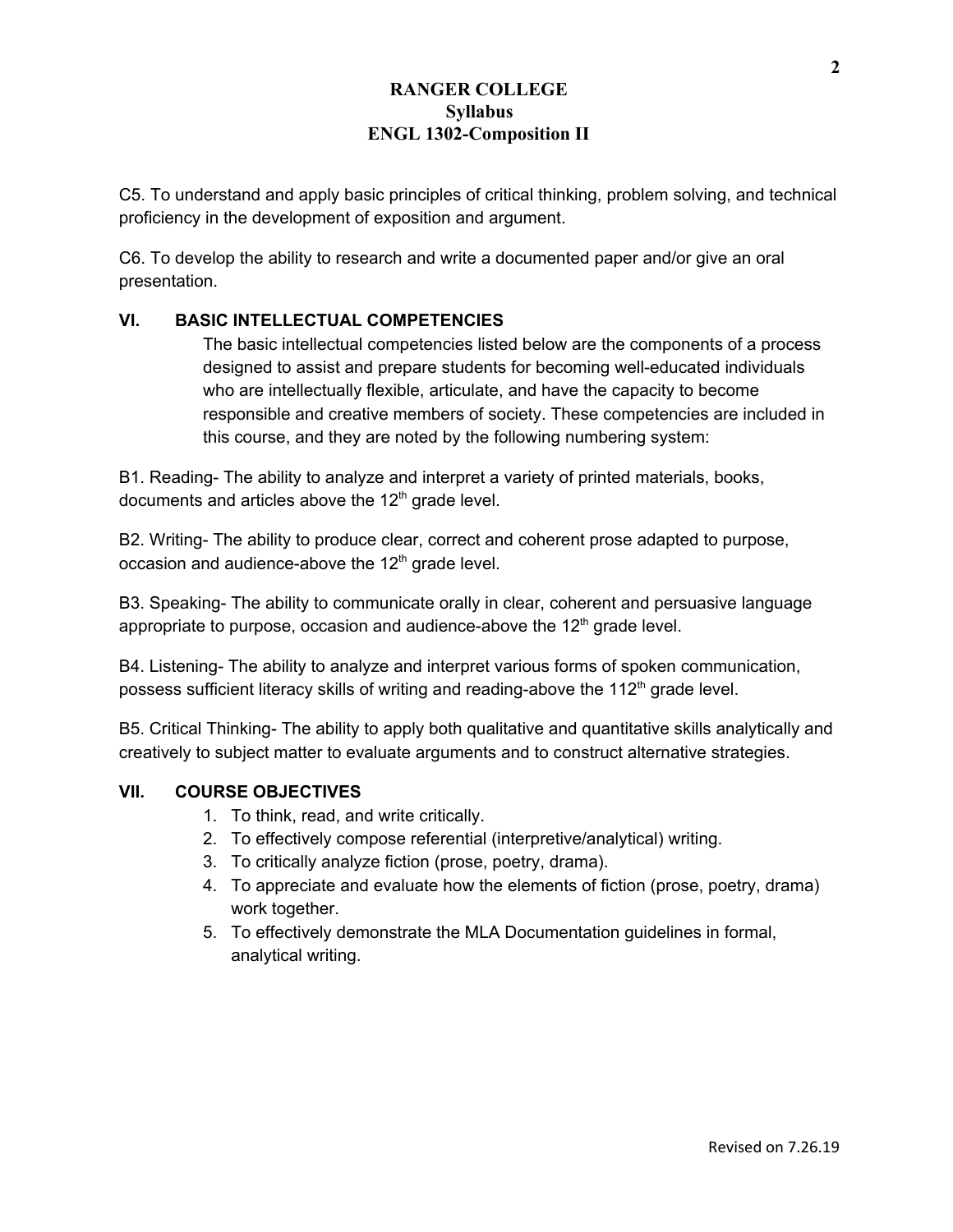#### **VIII. COURSE/CLASSROOM POLICIES**

- 1. Regular and punctual attendance is required of all students. "If the student has the equivalence of three weeks of absences in a course in which he/she is currently enrolled, the instructor may drop the student from the course"(Ranger College Catalog).
- 2. Students are expected to participate in class discussions and come to class having done the assigned readings.
- 3. Make-up tests should be completed within one week of the original due date. Any test not made up within one week of the original due date will receive a grade of zero.
- 4. Any assessment reflecting cheating, plagiarism or any other form of academic dishonesty will receive a grade of zero.
- 5. Adult behavior is expected of all students at all times. Misconduct and disruptive behavior, including sleeping in class, will result in immediate dismissal from class.
- 6. Tutoring is available in room 210 at Newcastle High School
- 7. ADA Statement: Ranger College provides a variety of services for learning and/or physical disabilities. The student is responsible for making the initial contact with the Ranger College Counselor. It is advisable to make this contact before or immediately after the semester begins.
- 8. All cell phones must be kept off during class.

## **IX. ASSESSMENT**

Students will write six essays and participate in activities prescribed by the instructor. Students will also receive a daily grade based on attendance, class participation, quizzes, and homework. The final grade for face-to-face students will be determined as follows:

Daily work = 40%

Major Writing pieces and test = 40%

Final exam = 20%

A=90-100 B=80-89 C=70-79 D=60-69 Below 60=F

Online Students will be graded on a point scale.

Reading assignments will be given and homework and/or reading quizzes will reflect the adequate completion of assignments (Course Objective 1)

Students will write essays that are evaluated by the ability to develop a thesis statement in the introduction, support the thesis statement in the body, and demonstrate unity and focus (Course Objective 2)

Students will write essays that are evaluated by the student's ability to use grammar, punctuation, sentence structure, and spelling (Course Objective 3). Students will write essays reflecting selected types of expository discourse (Course Objective 4).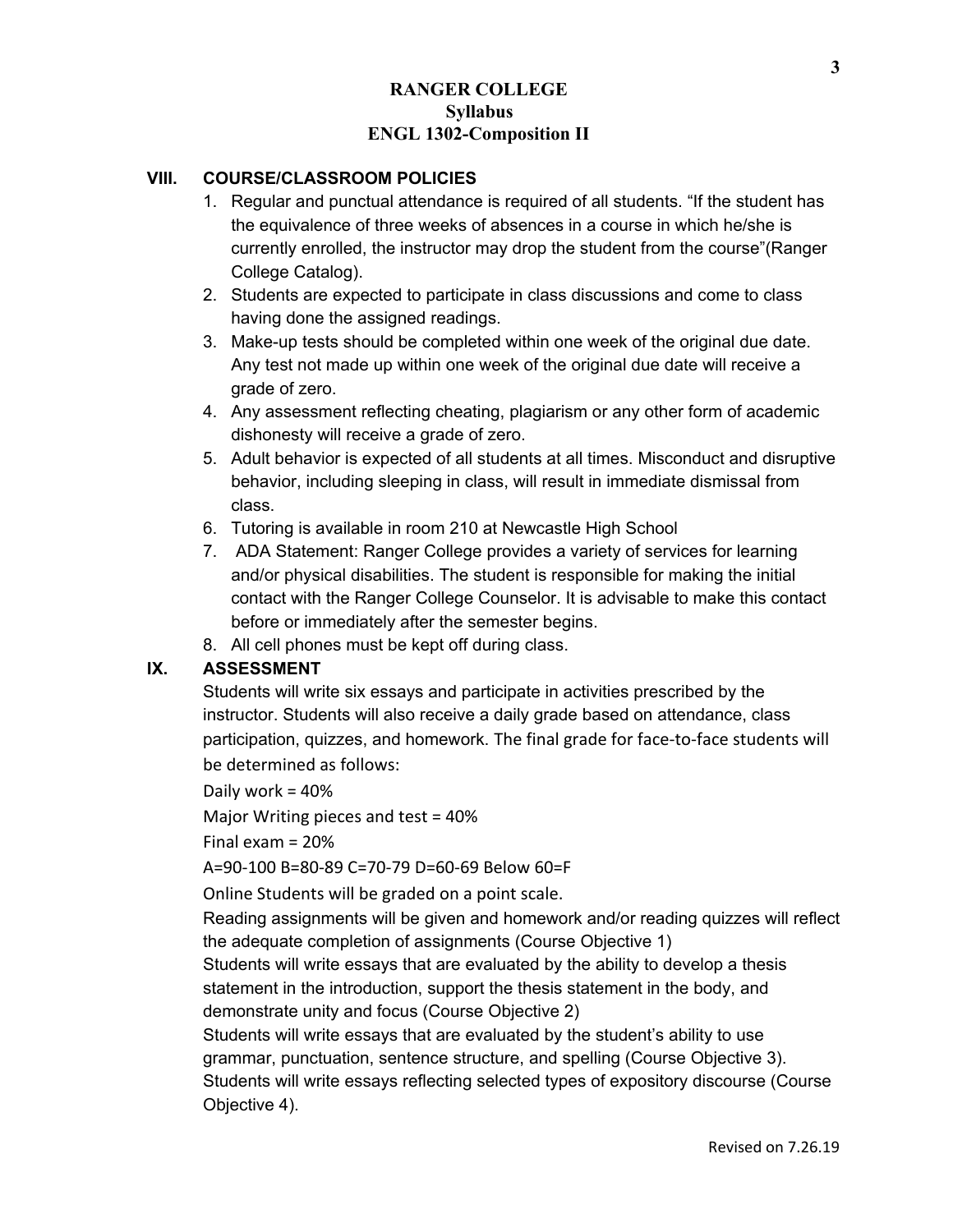Student will be required to write essays in class during allocated time periods (Course Objective 5).

#### **Course Calendar**

Separate Handout

#### **X. Discussion Boards**

Students will post in Blackboard weekly reading responses. Initial blog posts are due by 11:59 pm on Sunday. These posts will be 1 short paragraph of at least 100 words, where you briefly (1) respond/answer the blog question for that week, (2) use text evidence to support your answer, and (3) convey a question that arose out of your reading. In addition, students must give each blog entry an original title. Students must fulfill all of these requirements to receive credit for their blog posts.

1 paragraph 100-1500 words Answer the question Provide text evidence Convey question

In addition to blog posts, students will comment on one other student's initial blog posts. Blog responses are due by 11:59 pm on Sundays. These responses will be at least 1 paragraph of at least 50 words in which the student offers a brief answer to the blogger's question. Responses must also refer to the week's reading, although responses do not need direct quotations. Students must fulfill all of these requirements to receive credit for their blog responses.

Initial blog posts are worth six (6) points and responses are worth two (4) points each.

#### **XI. Weekly Analytical Paper**

During specific weeks, students will write short analytical papers on a predetermined topic. I will post the topic for each week in the weekly folders. These essays need to be 200-500 words and must be MLA formatted. Do not summarize the readings; rather, focus on how the reading(s) are demonstrative of the question at hand.

Every paper should have a MLA heading (not in the header). In the header there should be last name and page number right aligned.

These papers can be one - two paragraphs. A topic sentence should be used to focus the paragraph. This sentence will answer the question. Body sentences should support the topic sentence with explanation as to how the support connects to the topic sentence. Paragraphs should end with a concluding sentence. This sentence should summarize the paragraph and/or provide a closing thought.

## **XII. Genre Analytical Paper (Fiction, Poetry, Drama)**

There will be three of these papers. These papers will be MLA formatted. These papers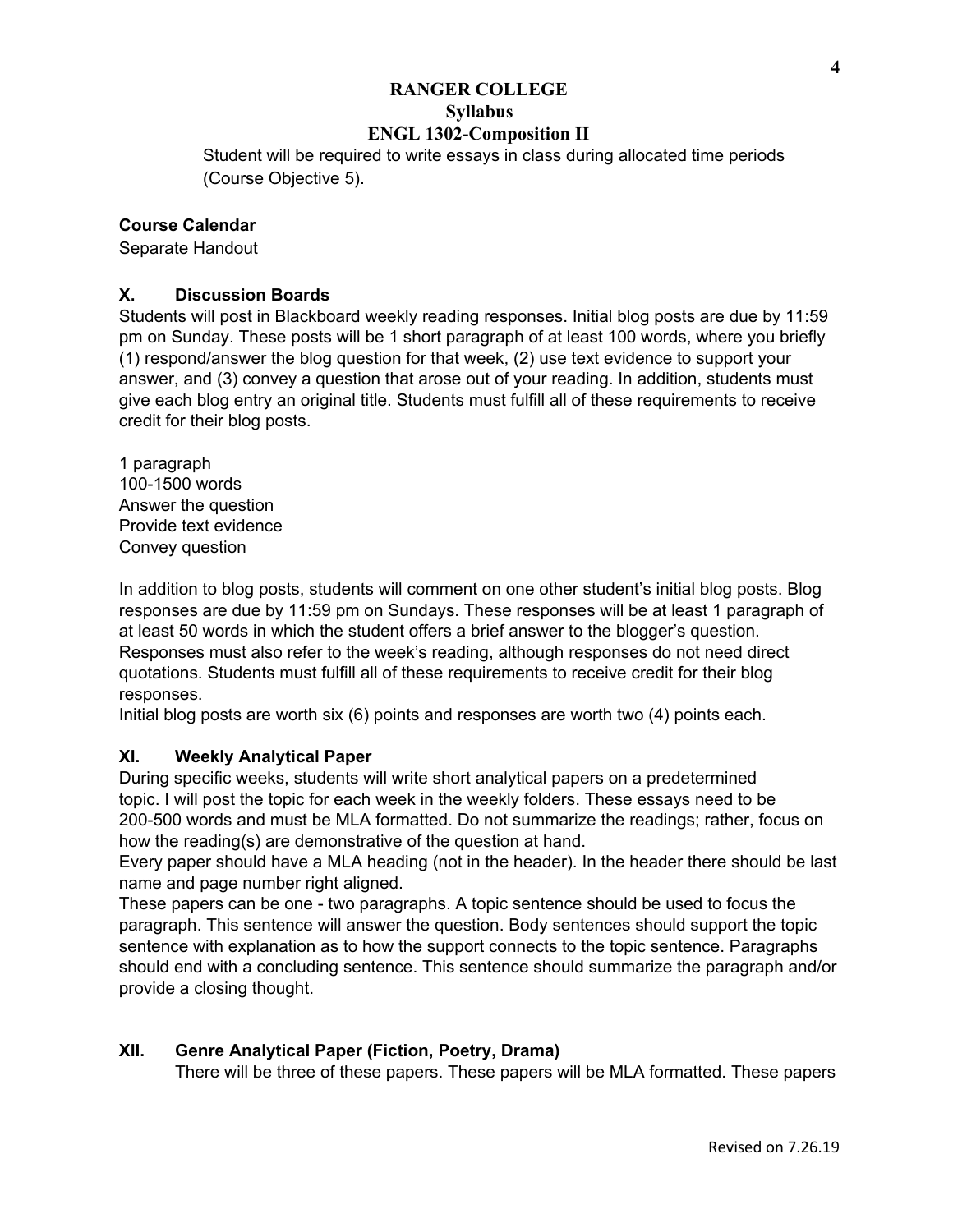will be traditional 3-5 paragraph (300-1500 words) essays with well developed introduction, body paragraphs, and conclusion. The thesis statement should be clearly stated in one sentence, and it should appear at the end of the introduction. All body paragraphs should begin with a topic sentence that strongly supports the thesis statement. Topic sentences should be supported with quotes and examples from the reading selections. The essay's conclusion should restate the thesis, summarize the main points, and provide a closing thought. Papers should be free of grammatical, spelling, and capitalization errors.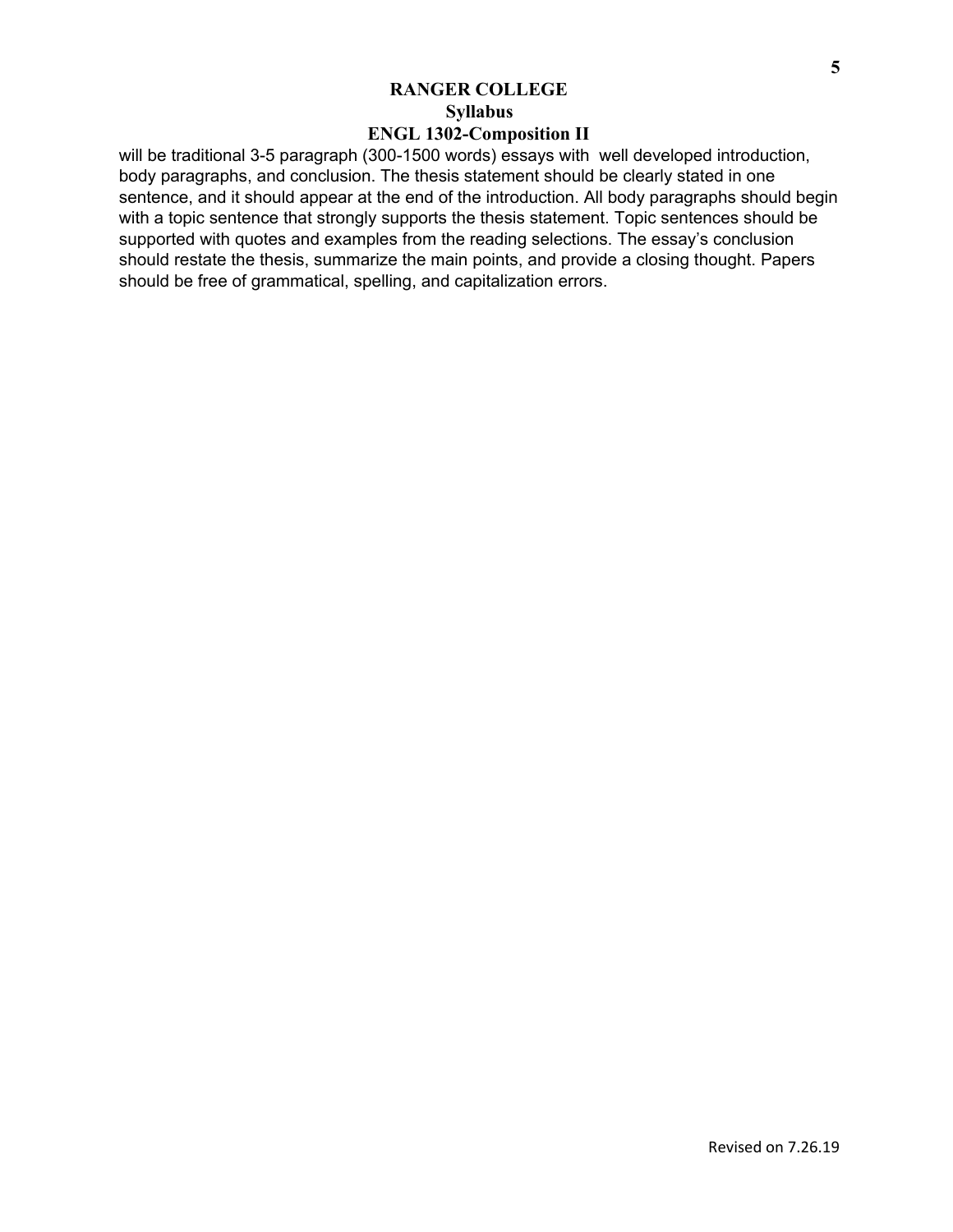## **XIII. Example of MLA formatted paper (heading and header)**



ADMISSIONS, EMPLOYMENT, AND PROGRAM POLICIES OF RANGER COLLEGE ARE NONDISCRIMINATORY IN REGARD TO RACE, CREED, COLOR, SEX, AGE, DISABILITY, AND NATIONAL ORIGIN.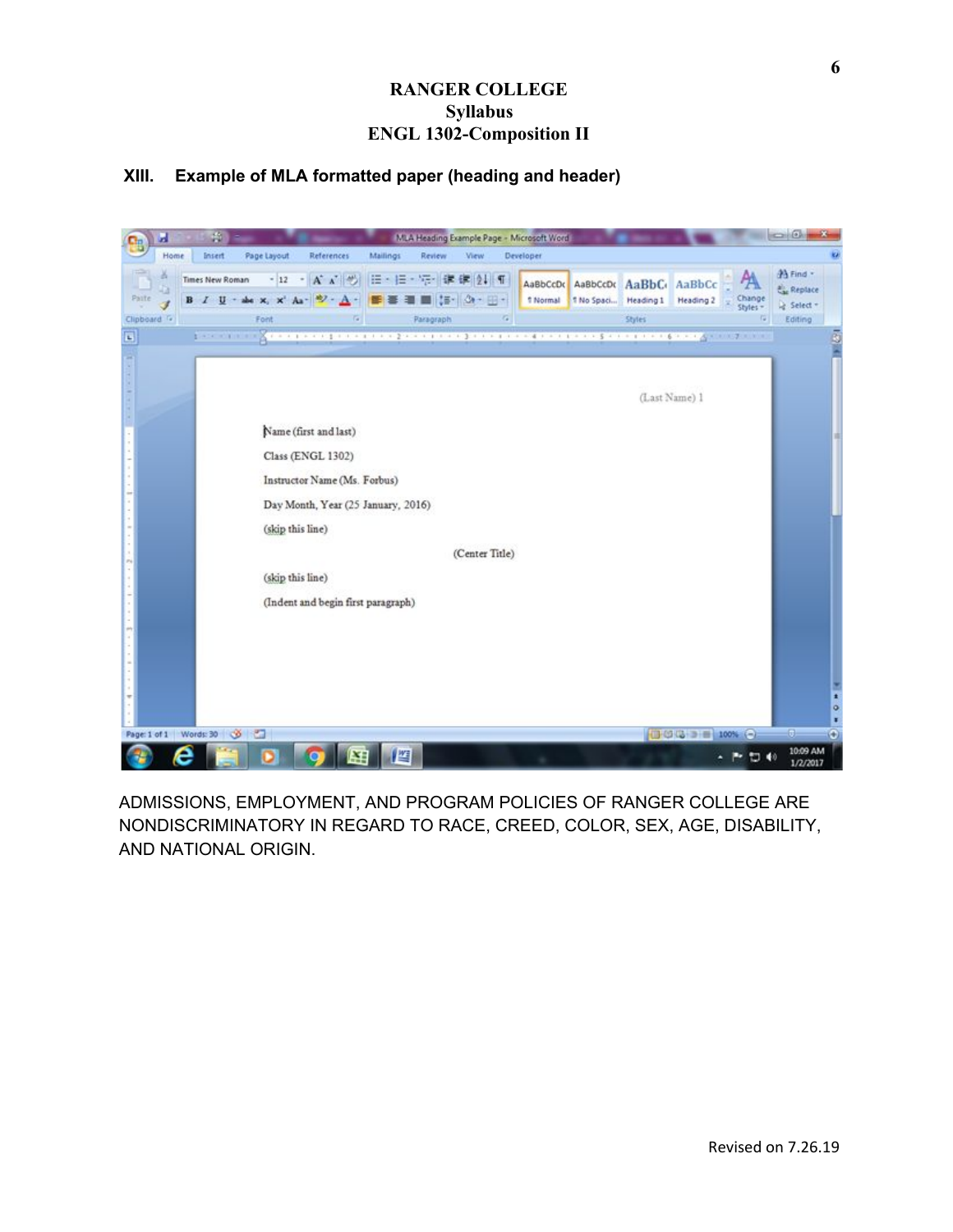#### **XIV. RECEIPT OF SYLLABUS**

I HAVE RECEIVED AND UNDERSTAND THE INFORMATION IN THE SYLLABUS FOR ENGLISH 1302, AND I AGREE TO ABIDE BY THE STATED POLICIES.

Signed: \_\_\_\_\_\_\_\_\_\_\_\_\_\_\_\_\_\_\_\_\_\_\_\_\_\_\_\_\_\_\_\_\_\_

Legibly print the following information:

Name\_\_\_\_\_\_\_\_\_\_\_\_\_\_\_\_\_\_\_\_\_\_\_\_\_\_\_\_\_\_\_\_\_ Date\_\_\_\_\_\_\_\_\_\_\_\_\_\_\_\_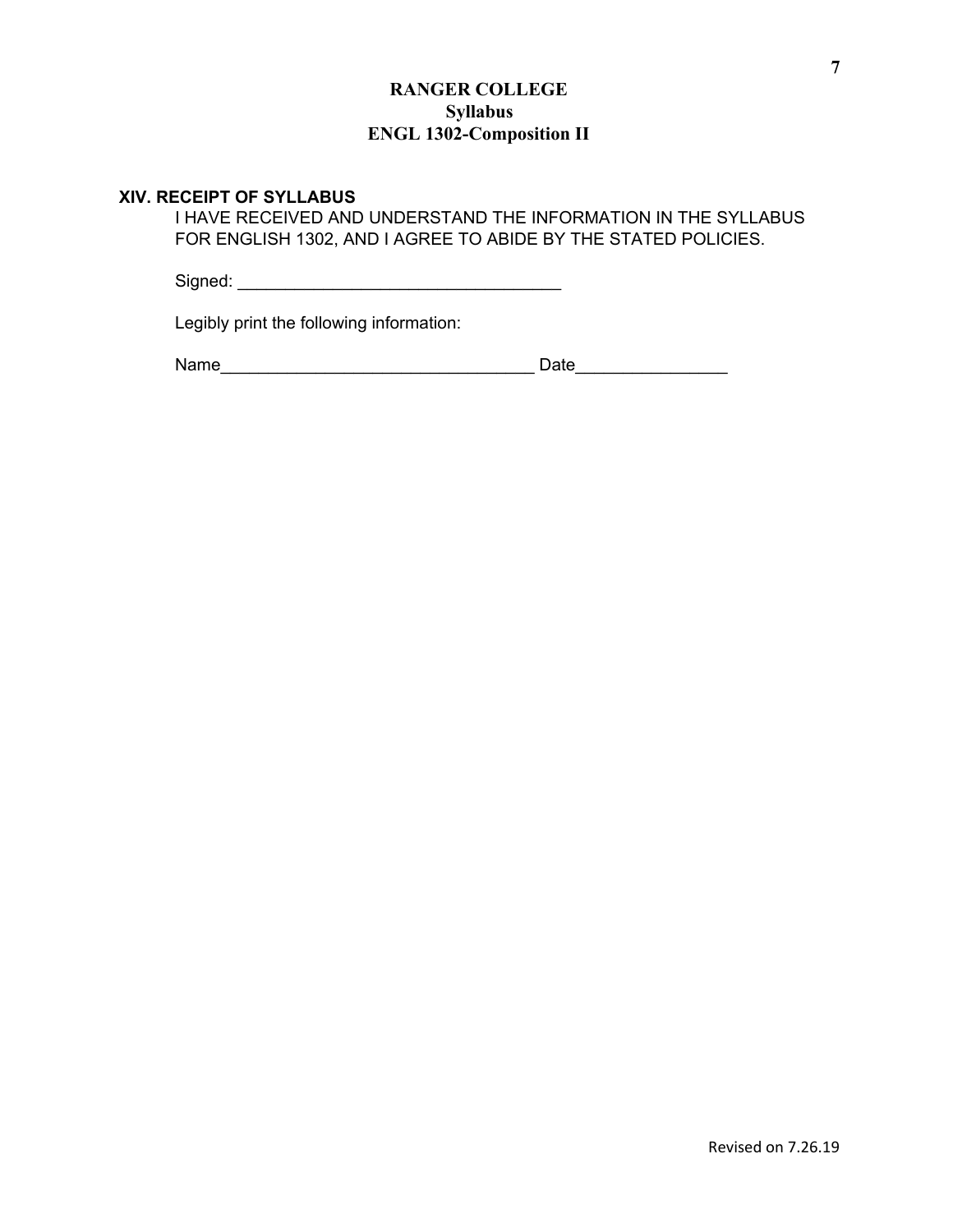| Eng. 2322 | <b>Notes/Discussion</b>                                                                                                                          | <b>Reading</b>                                                                                                    | <b>Assessment</b>                                                 |
|-----------|--------------------------------------------------------------------------------------------------------------------------------------------------|-------------------------------------------------------------------------------------------------------------------|-------------------------------------------------------------------|
| Week 1    | Syllabus Acknowledgement<br>Middle English<br>Anglo-Saxon Literature<br><b>Beowulf</b>                                                           | Anglo-Saxon pp. 3-28<br>Beowulf pp. 36-108                                                                        | <b>Discussion</b><br>Topic 1                                      |
| Week 2    | <b>Beowulf</b><br>Middle English Literature in the<br><b>Fourteenth and Fifteenth</b><br>Centuries<br>Sir Gawain and the Green<br>Knight         | Sir Gawain pp. 183-238                                                                                            | <b>Discussion</b><br>Topic 2                                      |
| Week 3    | Sir Gawain and the Green<br>Knight<br>Chaucer<br>The Canterbury Tales                                                                            | <b>Chaucer 238-241</b><br>The Canterbury Tales pp.<br>241-243                                                     | <b>Discussion</b><br>Topic 3                                      |
| Week 4    | The General Prologue<br>The Pardoner's Tale                                                                                                      | The General Prologue pp.<br>243-264<br>The Pardoner's Prologue<br>and Tale pp. 310-325                            | <b>Discussion</b><br>Topic 4                                      |
| Week 5    | The Pardoner's Prologue and<br>Tale                                                                                                              | The Pardoner's Prologue<br>and Tale                                                                               | <b>DIscussion</b><br>Topic 5<br>Test 1<br>Middle English<br>Essay |
| Week 6    | Intro to the Renaissance<br>The Sixteenth Century<br>Shakespeare<br>Sonnet 18<br>Sonnet 130<br><b>Research Assignment Topic</b><br>and Due Dates | The Sixteenth Century pp.<br>531-563<br>Shakespeare pp.<br>1166-1169<br>Sonnet 18 pp. 1172<br>Sonnet 130 pp. 1184 | <b>Discussion</b><br>Topic 6                                      |
| Week 7    | <b>Twelfth Night</b>                                                                                                                             | Twelfth Night pp.<br>1187-1250                                                                                    | <b>Discussion</b><br>Topic 7                                      |
| Week 8    | <b>Twelfth Night</b>                                                                                                                             | <b>Twelfth Night</b>                                                                                              | Discussion Topic 8<br>Test 2<br>16th Century Essay                |